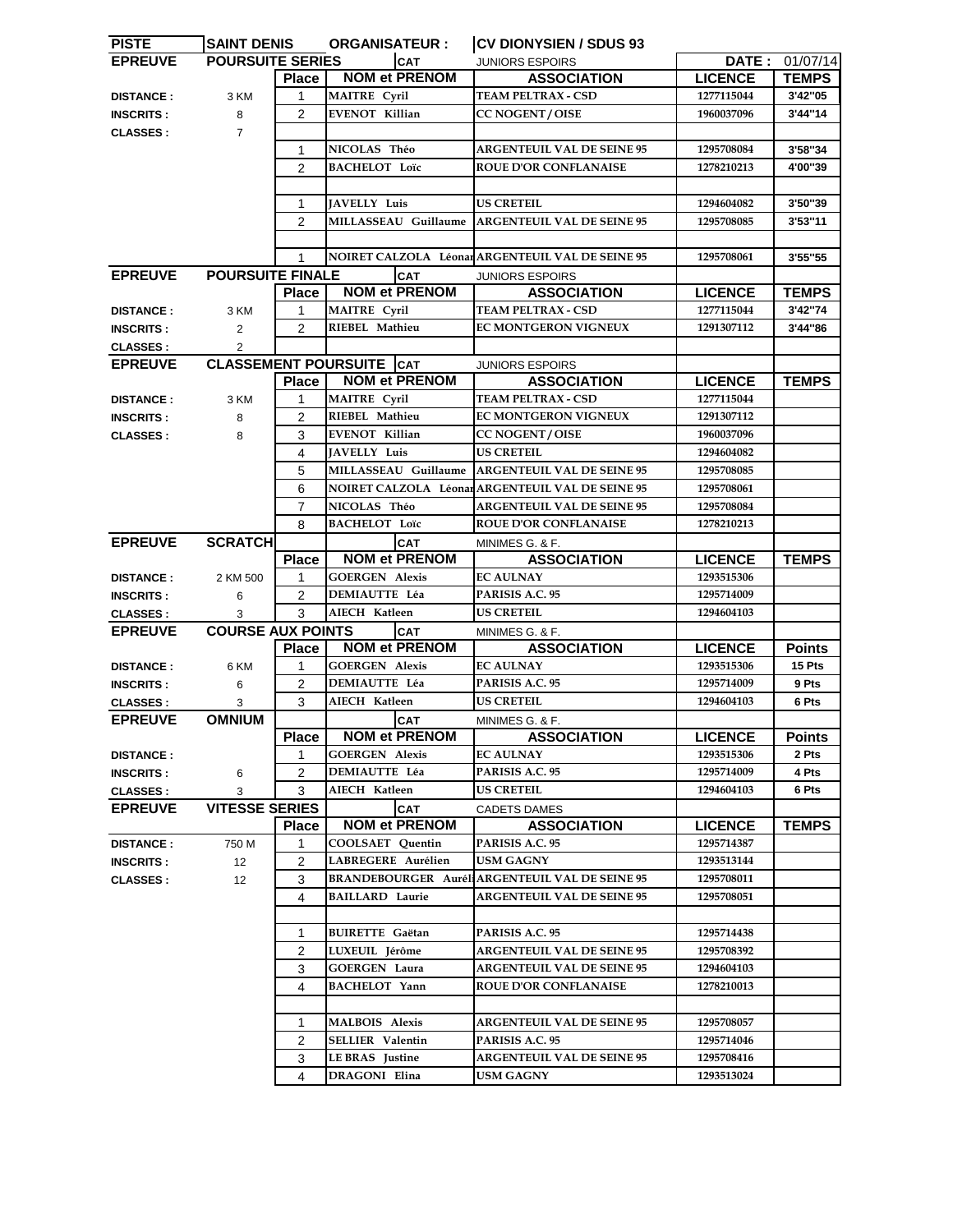| <b>EPREUVE</b>   | <b>FINALES DE 10 A 12</b> |                | <b>CAT</b>              |  | <b>CADETS DAMES</b>                                   |                |               |
|------------------|---------------------------|----------------|-------------------------|--|-------------------------------------------------------|----------------|---------------|
|                  |                           | <b>Place</b>   | <b>NOM et PRENOM</b>    |  | <b>ASSOCIATION</b>                                    | <b>LICENCE</b> | <b>TEMPS</b>  |
| <b>DISTANCE:</b> | 750 M                     | $\mathbf{1}$   | DRAGONI Elina           |  | <b>USM GAGNY</b>                                      | 1293513024     |               |
|                  |                           | $\overline{2}$ | <b>BACHELOT</b> Yann    |  | <b>ROUE D'OR CONFLANAISE</b>                          |                |               |
| <b>INSCRITS:</b> | 3                         |                |                         |  |                                                       | 1278210013     |               |
| <b>CLASSES:</b>  | 3                         | 3              | <b>BAILLARD Laurie</b>  |  | <b>ARGENTEUIL VAL DE SEINE 95</b>                     | 1295708051     |               |
| <b>EPREUVE</b>   | <b>FINALES DE 7 A 9</b>   |                | <b>CAT</b>              |  | <b>CADETS DAMES</b>                                   |                |               |
|                  |                           | <b>Place</b>   | <b>NOM et PRENOM</b>    |  | <b>ASSOCIATION</b>                                    | <b>LICENCE</b> | <b>TEMPS</b>  |
| <b>DISTANCE:</b> | 750 M                     | 1              | <b>LE BRAS</b> Justine  |  | <b>ARGENTEUIL VAL DE SEINE 95</b>                     | 1295708416     |               |
| <b>INSCRITS:</b> | 3                         | $\overline{2}$ |                         |  | <b>BRANDEBOURGER Aurél ARGENTEUIL VAL DE SEINE 95</b> | 1295708011     |               |
| <b>CLASSES:</b>  | 3                         | 3              | <b>GOERGEN Laura</b>    |  | <b>ARGENTEUIL VAL DE SEINE 95</b>                     | 1294604103     |               |
| <b>EPREUVE</b>   | <b>FINALES DE 4 A 6</b>   |                |                         |  |                                                       |                |               |
|                  |                           |                | <b>CAT</b>              |  | <b>CADETS DAMES</b>                                   |                |               |
|                  |                           | <b>Place</b>   | <b>NOM et PRENOM</b>    |  | <b>ASSOCIATION</b>                                    | <b>LICENCE</b> | <b>TEMPS</b>  |
| <b>DISTANCE:</b> | 750 M                     | 1              | LABREGERE Aurélien      |  | USM GAGNY                                             | 1293513144     |               |
| <b>INSCRITS:</b> | 3                         | $\overline{2}$ | <b>SELLIER Valentin</b> |  | PARISIS A.C. 95                                       | 1295714046     |               |
| <b>CLASSES:</b>  | 3                         | 3              | LUXEUIL Jérôme          |  | <b>ARGENTEUIL VAL DE SEINE 95</b>                     | 1295708392     |               |
| <b>EPREUVE</b>   | <b>FINALES DE 1 A 3</b>   |                | <b>CAT</b>              |  | <b>CADETS DAMES</b>                                   |                |               |
|                  |                           | Place          | <b>NOM et PRENOM</b>    |  | <b>ASSOCIATION</b>                                    | <b>LICENCE</b> | <b>TEMPS</b>  |
|                  |                           | 1              | <b>COOLSAET</b> Quentin |  | PARISIS A.C. 95                                       | 1295714387     | 12"78         |
| <b>DISTANCE:</b> | 750 M                     |                |                         |  |                                                       |                |               |
| <b>INSCRITS:</b> | 3                         | $\overline{2}$ | <b>MALBOIS Alexis</b>   |  | <b>ARGENTEUIL VAL DE SEINE 95</b>                     | 1295708057     |               |
| <b>CLASSES:</b>  | 3                         | 3              | <b>BUIRETTE Gaëtan</b>  |  | PARISIS A.C. 95                                       | 1295714438     |               |
| <b>EPREUVE</b>   | <b>CLASSEMENT VITESSE</b> |                | <b>CAT</b>              |  | <b>CADETS DAMES</b>                                   |                |               |
|                  |                           | <b>Place</b>   | <b>NOM et PRENOM</b>    |  | <b>ASSOCIATION</b>                                    | <b>LICENCE</b> | <b>TEMPS</b>  |
| <b>DISTANCE:</b> | 750 M                     | 1              | <b>COOLSAET</b> Quentin |  | PARISIS A.C. 95                                       | 1295714387     | 12"78         |
|                  | 12                        | $\overline{2}$ | <b>MALBOIS Alexis</b>   |  | <b>ARGENTEUIL VAL DE SEINE 95</b>                     | 1295708057     |               |
| <b>INSCRITS:</b> |                           |                |                         |  |                                                       |                |               |
| <b>CLASSES:</b>  | 12                        | 3              | <b>BUIRETTE Gaëtan</b>  |  | PARISIS A.C. 95                                       | 1295714438     |               |
|                  |                           | 4              | LABREGERE Aurélien      |  | USM GAGNY                                             | 1293513144     |               |
|                  |                           | 5              | SELLIER Valentin        |  | PARISIS A.C. 95                                       | 1295714046     |               |
|                  |                           | 6              | LUXEUIL Jérôme          |  | <b>ARGENTEUIL VAL DE SEINE 95</b>                     | 1295708392     |               |
|                  |                           | $\overline{7}$ | <b>LE BRAS</b> Justine  |  | <b>ARGENTEUIL VAL DE SEINE 95</b>                     | 1295708416     |               |
|                  |                           | 8              |                         |  | <b>BRANDEBOURGER AuréHARGENTEUIL VAL DE SEINE 95</b>  | 1295708011     |               |
|                  |                           |                |                         |  |                                                       |                |               |
|                  |                           | 9              | <b>GOERGEN Laura</b>    |  | <b>ARGENTEUIL VAL DE SEINE 95</b>                     | 1294604103     |               |
|                  |                           |                |                         |  |                                                       |                |               |
|                  |                           | 10             | DRAGONI Elina           |  | USM GAGNY                                             | 1293513024     |               |
|                  |                           | 11             | <b>BACHELOT Yann</b>    |  | <b>ROUE D'OR CONFLANAISE</b>                          | 1278210013     |               |
|                  |                           | 12             | <b>BAILLARD Laurie</b>  |  | <b>ARGENTEUIL VAL DE SEINE 95</b>                     | 1295708051     |               |
| <b>EPREUVE</b>   | <b>SPRINT AUX POINTS</b>  |                |                         |  | <b>CADETS DAMES</b>                                   |                |               |
|                  |                           |                | <b>CAT</b>              |  |                                                       |                |               |
|                  |                           | <b>Place</b>   | <b>NOM et PRENOM</b>    |  | <b>ASSOCIATION</b>                                    | <b>LICENCE</b> | <b>Points</b> |
| <b>DISTANCE:</b> | 5 KM                      | 1              | <b>COOLSAET Ouentin</b> |  | PARISIS A.C. 95                                       | 1295714387     | 4 Pts         |
| <b>INSCRITS:</b> | 12 <sup>°</sup>           | $\overline{2}$ | <b>SELLIER Valentin</b> |  | PARISIS A.C. 95                                       | 1295714046     | 3 Pts         |
| <b>CLASSES:</b>  | 12                        | 3              | LABREGERE Aurélien      |  | USM GAGNY                                             | 1293513144     | 2 Pts         |
|                  |                           | 4              | <b>BUIRETTE Gaëtan</b>  |  | PARISIS A.C. 95                                       | 1295714438     | 1 Pt          |
|                  |                           | 5              | <b>MALBOIS Alexis</b>   |  | <b>ARGENTEUIL VAL DE SEINE 95</b>                     | 1295708057     |               |
|                  |                           | 6              | <b>GOERGEN Laura</b>    |  | <b>ARGENTEUIL VAL DE SEINE 95</b>                     | 1294604103     |               |
|                  |                           |                |                         |  |                                                       |                |               |
|                  |                           | $\overline{7}$ | LUXEUIL Jérôme          |  | <b>ARGENTEUIL VAL DE SEINE 95</b>                     | 1295708392     |               |
|                  |                           | 8              |                         |  | <b>BRANDEBOURGER Aurél ARGENTEUIL VAL DE SEINE 95</b> | 1295708011     |               |
|                  |                           | 9              | <b>LE BRAS</b> Justine  |  | <b>ARGENTEUIL VAL DE SEINE 95</b>                     | 1295708416     |               |
|                  |                           | 10             | <b>DRAGONI Elina</b>    |  | USM GAGNY                                             | 1293513024     |               |
|                  |                           | 11             | BACHELOT Yann           |  | <b>ROUE D'OR CONFLANAISE</b>                          | 1278210013     |               |
|                  |                           | 12             | <b>BAILLARD Laurie</b>  |  | <b>ARGENTEUIL VAL DE SEINE 95</b>                     | 1295708051     |               |
|                  |                           |                |                         |  |                                                       |                |               |
| <b>EPREUVE</b>   | <b>OMNIUM</b>             |                | <b>CAT</b>              |  | <b>CADETS DAMES</b>                                   |                |               |
|                  |                           | <b>Place</b>   | <b>NOM et PRENOM</b>    |  | <b>ASSOCIATION</b>                                    | <b>LICENCE</b> | <b>Points</b> |
| <b>DISTANCE:</b> |                           | 1              | COOLSAET Quentin        |  | PARISIS A.C. 95                                       | 1295714387     | 2 Pts         |
| <b>INSCRITS:</b> | 12 <sup>°</sup>           | $\overline{2}$ | <b>SELLIER Valentin</b> |  | PARISIS A.C. 95                                       | 1295714046     | 7 Pts         |
| <b>CLASSES:</b>  | 12 <sup>°</sup>           | 3              | <b>MALBOIS Alexis</b>   |  | <b>ARGENTEUIL VAL DE SEINE 95</b>                     | 1295708057     | 7 Pts         |
|                  |                           | 4              | LABREGERE Aurélien      |  | USM GAGNY                                             | 1293513144     | 7 Pts         |
|                  |                           | 5              | <b>BUIRETTE Gaëtan</b>  |  | PARISIS A.C. 95                                       | 1295714438     | 7 Pts         |
|                  |                           | 6              | LUXEUIL Jérôme          |  | <b>ARGENTEUIL VAL DE SEINE 95</b>                     | 1295708392     | 13 Pts        |
|                  |                           |                |                         |  |                                                       |                |               |
|                  |                           | $\overline{7}$ | <b>GOERGEN Laura</b>    |  | <b>ARGENTEUIL VAL DE SEINE 95</b>                     | 1294604103     | 15 Pts        |
|                  |                           | 8              | <b>LE BRAS</b> Justine  |  | <b>ARGENTEUIL VAL DE SEINE 95</b>                     | 1295708416     | 16 Pts        |
|                  |                           | 9              |                         |  | <b>BRANDEBOURGER Aurél ARGENTEUIL VAL DE SEINE 95</b> | 1295708011     | 16 Pts        |
|                  |                           | 10             | <b>DRAGONI Elina</b>    |  | USM GAGNY                                             | 1293513024     | 20 Pts        |
|                  |                           | 11             | <b>BACHELOT</b> Yann    |  | <b>ROUE D'OR CONFLANAISE</b>                          | 1278210013     | 22 Pts        |
|                  |                           | 12             | <b>BAILLARD Laurie</b>  |  | <b>ARGENTEUIL VAL DE SEINE 95</b>                     | 1295708051     | 24 Pts        |